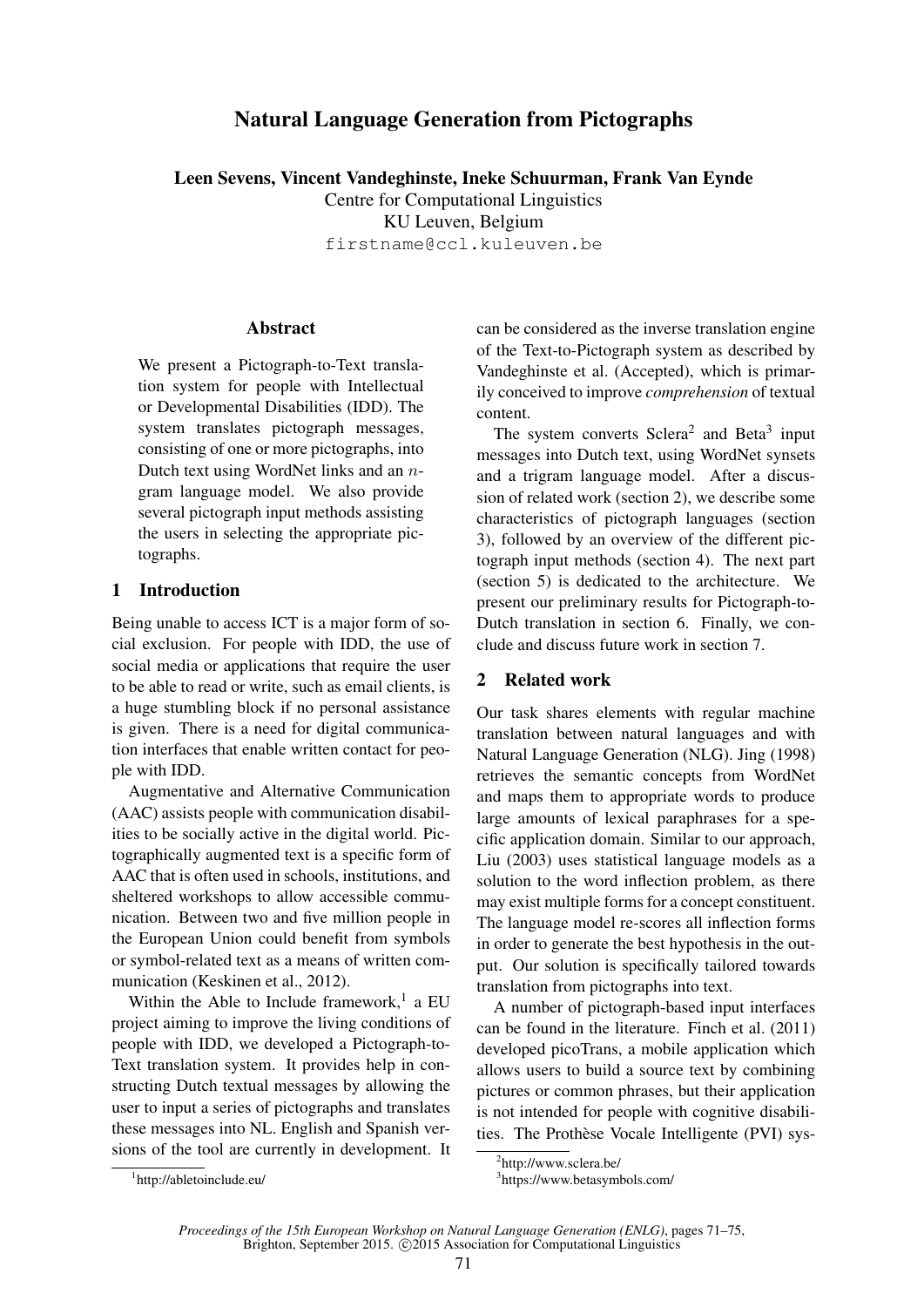tem by Vaillant (1998) offers a limited vocabulary of pictographs, each one corresponding to a single word. PVI searches for predicative elements, such as verbs, and attempts to fill its semantic slots, after which a tree structure is created and a grammatical sentence is generated. Fitrianie and Rothkrantz (2009) apply a similar method, requiring the user to first select the pictograph representation of a verb and fill in the role slots that are made available by that verb. Their system does not take into account people with cognitive disabilities. Various pictograph chat applications, such as Messenger Visual (Tuset et al., 1995) and Pictograph Chat Communicator III (Munemori et al., 2010), allow the user to insert pictographs, but they do not generate NL.

The Pictograph-to-Text translation engine differs from these applications in that it is specifically designed for people with cognitive disabilities, does not impose any limits on the way in which pictograph messages are composed and generates NL output where possible. Furthermore, the system's architecture is as language-independent as possible, making it very easy to add new target languages.

### 3 Pictograph languages

Many pictograph systems are in place. Although differences exist across pictograph sets, some features are shared among them. A pictograph of an entity (noun) can stand for one or multiple instances of that entity. Pictographs depicting actions (verbs) are deprived of aspect, tense, and inflection information. Auxiliaries and articles usually have no pictograph counterpart. Pictograph languages are simplified languages, often specifically designed for people with IDD. The Pictograph-to-Text translation system currently gives access to two pictograph sets, Sclera and Beta (see Figure 1).

Sclera pictographs<sup>4</sup> are mainly black-and-white pictographs. They often represent *complex* concepts, such as a verb and its object (such as *to feed the dog*) or compound words (such as *carrot soup*). There are hardly any pictographs for adverbs or prepositions.

The *Beta* set<sup>5</sup> is characterized by its overall consistency. Beta hardly contains any complex pic-

tographs. Most of the pictographs represent *simplex* concepts.



Figure 1: Example of a Beta and a Sclera sequence. Pictographs can correspond to different words and word forms in a NL, as shown for English in this example. The Sclera sequence contains a complex pictograph, namely the jumping dog.

### 4 Pictograph input methods

The Pictograph-to-Text translation engine relies on pictograph input and the user should be able to efficiently select the desired pictographs. We have developed two different input methods. The first approach offers a static hierarchy of pictographs, while the second option scans the user input and dynamically adapts itself in order to suggest appropriate pictographs. Usability tests will have to be performed with the target audience.

The *static hierarchy of pictographs* consists of three levels. The structure of the hierarchy is based on topic detection and frequency counts applied to 69,636 email messages sent by users of the WAI-NOT communication platform.<sup>6</sup>

The second method is a *dynamic pictograph prediction tool*, the first of its kind. Two different prototypes have been developed, which will eventually be merged. The first model relies on n*-gram information*. The WAI-NOT email corpus was translated into pictographs (285,372 Sclera pictographs and 284,658 Beta pictographs) in order to enable building a language model using the

<sup>4</sup> Freely available under Creative Commons License 2.0.

<sup>&</sup>lt;sup>5</sup>The coloured pictographs can be obtained at reasonable prices. Their black-and-white equivalents are available for free.

<sup>&</sup>lt;sup>6</sup>http://www.wai-not.be/ uses the Text-to-Pictograph engine to augment emails with sequences of Sclera or Beta pictographs, allowing people with communicative disabilities to familiarize themselves with information technology.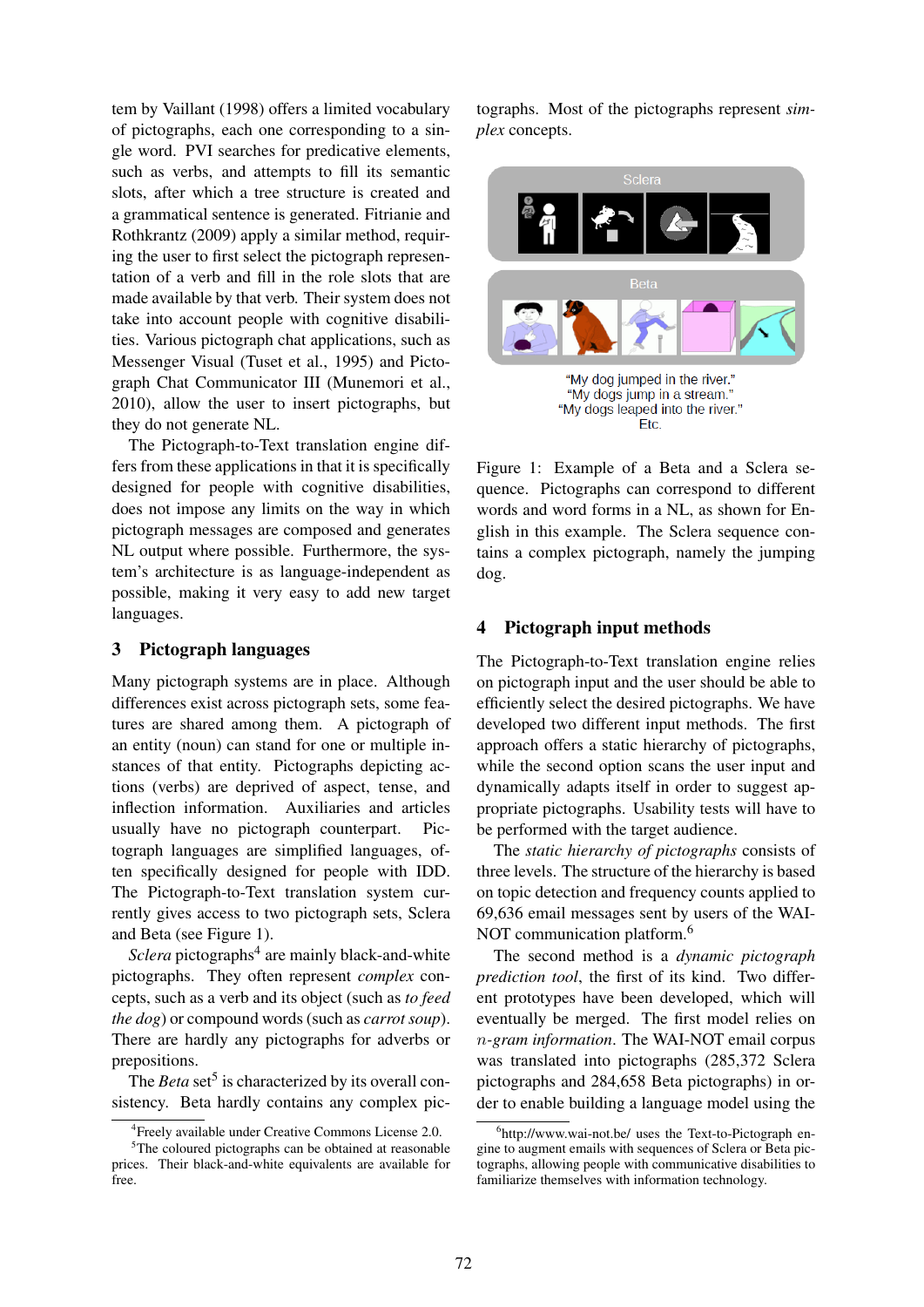SRILM toolkit (Stolcke, 2002). The second model relies on *word associations* within a broader context: The system identifies the most frequent lemmas in the synset (see section 5.1) of each entered pictograph and retrieves a list of semantically similar words from  $DISCO<sub>1</sub><sup>7</sup>$  an application that allows to retrieve the semantic similarity between arbitrary words and phrases, along with their similarity scores. Pictographs that are connected to these words are presented to the user.

# 5 Natural Language Generation from Pictographs

The main challenge in translating from pictograph languages to NL is the fact that a pictograph-forword correspondence will almost never provide an acceptable output. Pictograph languages often lack pictographs for function words. A single pictograph often encodes information corresponding to multiple words with multiple inflected word forms in NL.

Section 5.1 describes how the bridge between Sclera and Beta pictographs and natural language text was built. The system's general architecture is outlined in section 5.2. It introduces a set of parameters, which were tuned on a training corpus (section 5.3). Finally, as explained in section 5.4, an optimal NL string is selected.

# 5.1 Linking pictographs to natural language text

Pictographs are connected to NL words through a semantic route and a direct route.

The *semantic route* concerns the use of Word-Nets, which are a core component of both the Textto-Pictograph and the Pictograph-to-Text translation systems. For Dutch, we used the Cornetto (Vossen et al., 2008) database. Vandeghinste and Schuurman (2014) manually linked 5710 Sclera and 2746 Beta pictographs to Dutch synsets (groupings of synonymous words) in Cornetto.

The *direct route* contains specific rules for appropriately dealing with pronouns (as pictographs for pronouns exist in Sclera and Beta) and contains one-on-one mappings between pictographs and individual lemmas in a dictionary.

### 5.2 Architecture of the system

When a pictograph is selected, its synset is retrieved, and from this synset we retrieve all the synonyms it contains. For each of these synonyms, we apply *reverse lemmatization*, i.e. we retrieve the full linguistic paradigm of the lemma, together with its part-of-speech tags. For Dutch, we created a reverse lemmatizer based on the SoNaR corpus.<sup>8</sup>

Each of these surface forms is a hypothesis for the language model, as described in section 5.4. For nouns, we generate additional alternative hypotheses which include an article, based on partof-speech information.

### 5.3 Tuning the parameters

The Pictograph-to-Text translation system contains a number of decoding parameters. *Threshold pruning* determines whether a new path should be added to the existing beam, based on the probability of that path compared to the best path. *Histogram pruning* sets the beam width. The *Cost* parameter estimates the cost of the pictographs that still need processing (based on the amount of pictographs that still needs processing). Eventually, *Reverse lemmatizer minimum frequency* sets a threshold on the frequency of a token/part-ofspeech/lemma combination in the corpus, limiting the amount of possible linguistic realizations for a particular pictograph. For Dutch, frequencies are based on occurrence within the SoNaR corpus.

These parameters have to be tuned for every pictograph language/NL pair. For Dutch, our tuning set consists of 50 manually translated messages from the WAI-NOT corpus. We ran five trials of local hill climbing on the parameter search space, with random initialization values, in order to maximize BLEU (Papineni et al., 2002). BLEU is a commonly used metric in Statistical Machine Translation. We did this until BLEU converged onto a fixed score. From these trials, we took the optimal parameter settings.

#### 5.4 Decoding

We performed Viterbi-decoding based on a trigram language model, trained with the SRILM toolkit on a very large corpus. The Dutch training corpus consists of Europarl (Koehn, 2005), CGN (Oostdijk et al., 2003), CLEF (Peters and Braschler, 2001), DGT-TM (Steinberger et al., 2012) and Wikipedia. $9$ 

<sup>7</sup> http://www.linguatools.de/disco/

<sup>8</sup> http://tst-centrale.org/producten/corpora/sonar-corpus/ 9 http://en.wikipedia.org/wiki/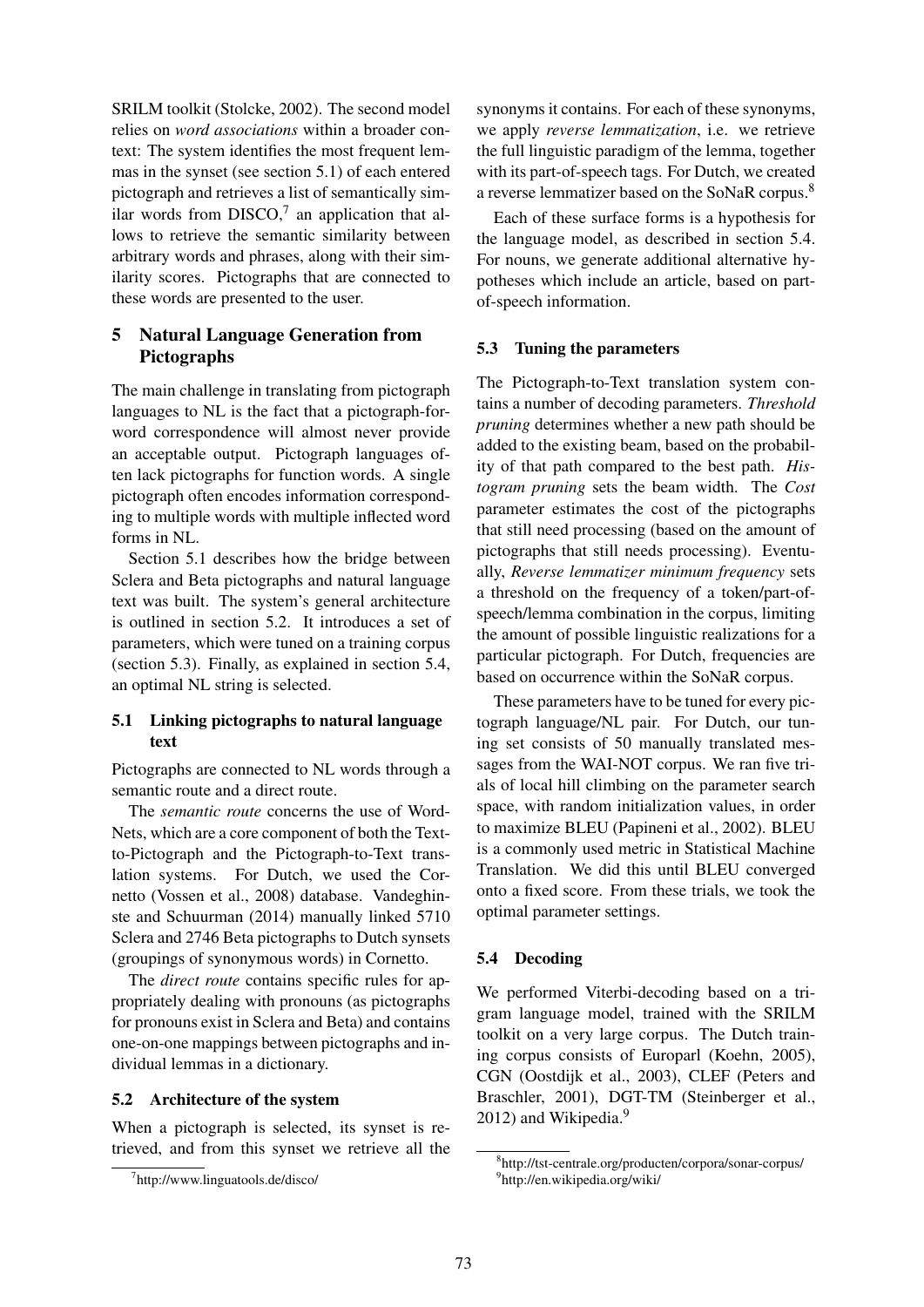### 6 Preliminary results

We present results for Sclera-to-Dutch and Betato-Dutch. The test set consists of 50 Dutch messages (975 words) that have been sent with the WAI-NOT email system and which were manually translated into pictographs (724 Sclera pictographs and 746 Beta pictographs).<sup>10</sup> We have evaluated several experimental conditions, progressively activating more features of the system.

The first condition is the *baseline*, in which the system output equals the Dutch pictograph names.<sup>11</sup> The next condition applies *reverse lemmatization*, allowing the system to generate alternative forms of the Dutch pictograph names. $^{12}$ We then added the *direct route*, which mostly influences pronoun treatment. The following condition adds the *semantic route*, using Cornetto synsets, allowing us to retrieve all word forms that are connected to the same synset as the pictograph. Finally, we let the system generate alternative hypotheses which also include *articles*.

Table 1 shows the respective BLEU, NIST (Doddington, 2002), and Word Error Rate (WER) scores for the translation of messages into Sclera and into Beta. We use these metrics to present improvements over the baseline. As the system translates from a poor pictograph language (with one pictograph corresponding to multiple words and word forms) into a rich NL, these scores are not absolute.<sup>13</sup> Future work will consist of evaluating the system with human ratings by our target group.

## 7 Conclusion

These first evaluations show that a trigram language model for finding the most likely combination of every pictograph's alternative textual representations is already an improvement over the initial baseline, but there is ample room for improvement in future work.

| Condition       | BLEU   | <b>NIST</b> | WER     |
|-----------------|--------|-------------|---------|
| Sclera          |        |             |         |
| <b>Baseline</b> | 0.0175 | 1.5934      | 76.4535 |
| Rev. lem.       | 0.0178 | 1.6852      | 76.8411 |
| Direct          | 0.0420 | 2.2564      | 66.9574 |
| <b>Synsets</b>  | 0.0535 | 2.5426      | 65.9884 |
| Articles        | 0.0593 | 2.8001      | 67.4419 |
| <b>Beta</b>     |        |             |         |
| <b>Baseline</b> | 0.0518 | 2.767       | 70.4457 |
| Rev. lem.       | 0.0653 | 3.0553      | 70.3488 |
| Direct          | 0.0814 | 3.3365      | 63.0814 |
| <b>Synsets</b>  | 0.0682 | 3.1417      | 61.4341 |
| Articles        | 0.0739 | 3.4418      | 63.1783 |

Table 1: Evaluation of Pictograph-to-Dutch conversion.

The Pictograph-to-English and Pictograph-to-Spanish translation systems are currently in development.

It is important to note that we assume that the grammatical structure of pictograph languages resembles and simplifies that of a particular NL. Nevertheless, the users of pictograph languages do not always need to introduce pictographs in the canonical order or could omit some of them. Future work will look into generation-heavy and transfer approaches for Pictograph-to-Text translation. In the generation-heavy approach, the words conveyed by the input pictographs will be considered as a bag of words. All their possible permutations will be evaluated against a language model (Vandeghinste, 2008). In the transfer system, the input sentence will be (semantically) analyzed by a rule-based parser. A number of transfer rules convert the source language sentence structure into the sentence structure of the target language, from which the target language sentence is generated, using language generation rules. Both methods can be combined into a hybrid system.

User tests will reveal how both the static hierarchy of pictographs and the dynamic prediction tools can be improved.

### **References**

- G. Doddington. 2002. Automatic Evaluation of Machine Translation Quality Using N-gram Cooccurrence Statistics. In *HLT-02*, pages 138–145.
- A. Finch, K. Tanaka-Ishii, W. Song, and E. Sumita. 2011. picoTrans: Using Pictures as Input for Machine Translation on Mobile Devices. In *IJCAI-11*, pages 2614–2619.
- S. Fitrianie and L. Rothkrantz. 2009. Two-Dimensional Visual Language Grammar. In *TSD-09*, pages 573–580.

<sup>&</sup>lt;sup>10</sup>In future work, we will also evaluate pictograph messages that are created by real users. We thank one of the anynomous reviewers for this suggestion.

<sup>&</sup>lt;sup>11</sup>Note that Beta file names often correspond to Dutch lemmas, while Sclera pictographs usually have more complex names, including numbers to distinguish between alternative pictographs for depicting the same concept. This explains why the Sclera baseline is lower.

<sup>&</sup>lt;sup>12</sup>The Sclera file names are often too complex to generate variants for the language model.

<sup>&</sup>lt;sup>13</sup>For instance, the system has no means of knowing whether the user is talking about a *chicken* or a *hen*, or whether the user *eats* or *ate* a pizza.